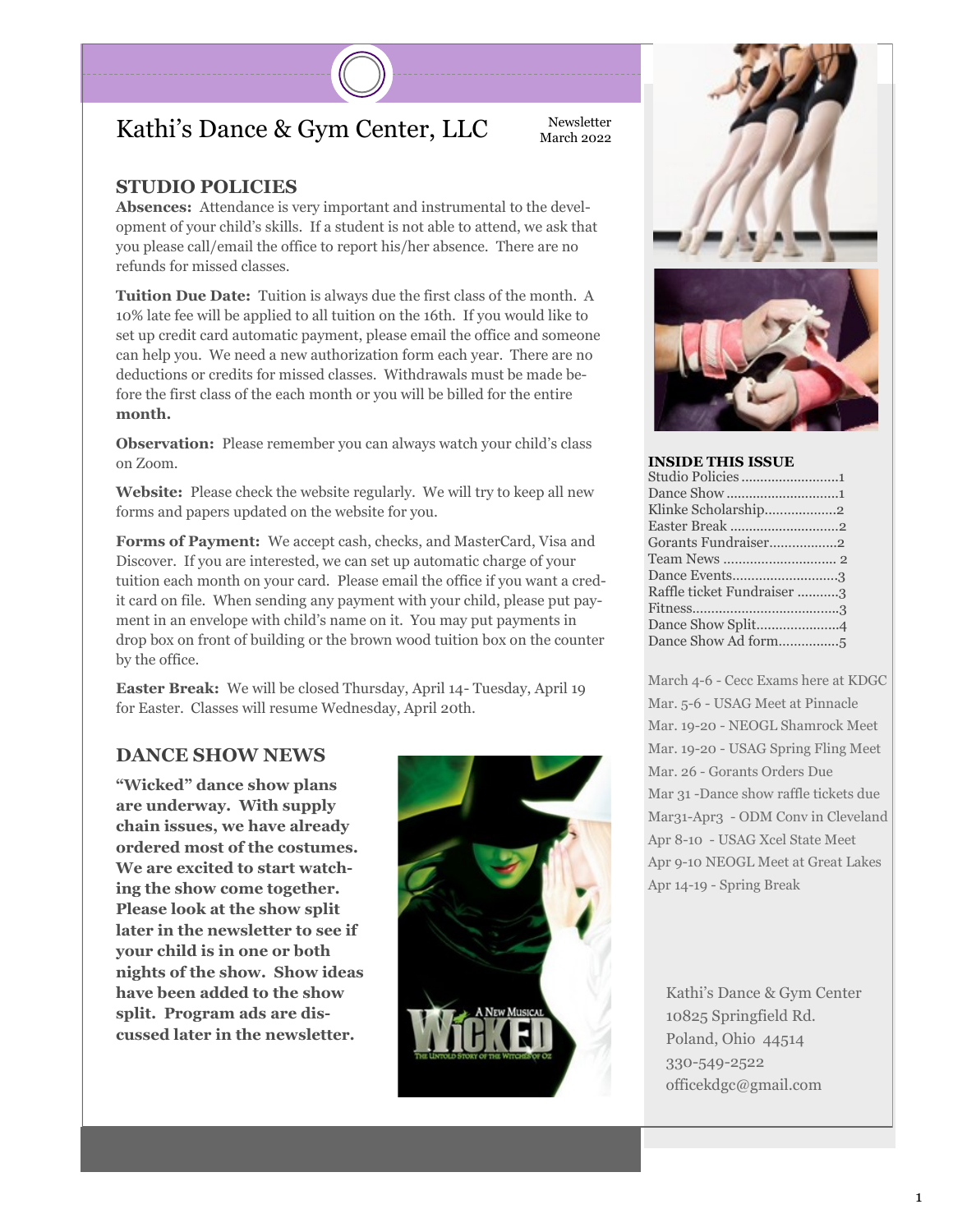

#### **GORANTS EASTER CANDY**

**The Gorant's Easter candy sale will be starting as soon as the order forms are received. Orders and money must be turned in by March 26th. The delivery date is tentatively set for April 6th and the candy will be available for pick up at 4:00 p.m. Lisa will text every one when we have a definite delivery date and give you info about pickup.**



#### EASTER BREAK

The studio will be closed Thursday, April 14 through Tuesday, April 19 for Easter break. We will reopen on Wednesday, April 20th.

# **CLOSING DUE TO WEATHER**

In the event that we close due to the weather, Lisa will send an all text from the studio, put it on our Facebook and Instagram page as well as on the answering machine. We do not always close when the schools are closed. A lot of times roads are clear by the time our classes are to begin. There are also times that bad



weather starts later. Makeups will be scheduled for snow day cancellations.

# **KLINKE SCHOLARSHIP**

The Peggy Klinke scholarship will be awarded again at this year's dance show in June. The number of scholarships is based on the number of people that apply. Scholarship amounts can range from \$100 to \$500 toward a summer dance workshop of your choice.

The requirements are as follows:

- At least 10 years of age
- $\bullet$  Submit a 1 1/2 minute video in a dance discipline of your choice
- Submit a 500-word essay, typed, double-spaced and titled "How Dance has Influenced my Life"
- Please submit application, video, and essay **no later than April 1st**

# **COMPETITIVE TEAM NEWS**

**GYM STARS CHAMPIONSHIP** - Our USAG teams competed at Gymnastics of Ohio on February 13th in the Gym Stars Championship Meet. The Xcel Gold Team placed 2nd as a team and gymnasts placing in the top seven were: Allison Beagle, 7th on beam; Olivia Becker, 2nd on bars, 2nd on floor, 4th all-around; Helen Faur, 7th on floor, 7th on vault, 6th all-around; Abbey Steiner, 2nd on beam, 3rd on vault, 5th allaround; Emily Zimbardi, 1on bars, 4th on beam, 1st on floor, 1st on vault, 1st allaround; Angela Zimbardi, 4th on floor, 3rd on vault.

Our Xcel Platinum Team placed 1st as a team and gymnasts placing in the top 5 were: Mia Melone, 1st on bars, 4th on floor, 4th all-around; Kylie Kapics, 2nd on bars, 1st on floor, 1st on vault, 2nd all-around; Koreylynn Kennedy, 3rd on bars, 2nd on floor, 5th on beam, 5th all-around; Lauren Wright, 5th on bars, 5th on vault.

**SHARE THE LOVE MEET -** Our USAG teams competed last weekend at the Share the Love Meet at Pinnacle Gymnastics, in Medina. The Xcel Platinum Team placed 3rd as a team on Saturday, and the gymnasts placing in the top five were: Lauren Wright, 5th on beam; Koreylynn Kennedy, 3rd on vault, 3rd on bars, 3rd on beam, 2nd on floor, and 2nd all-around; Mia Melone, 5th on vault, 1st on bars, 5th on floor, and 4th all-around; Kylie Kapics, 3rd on vault, 4th on bars, 5th on beam, 3rd on floor, and 2nd all-around.

Our Xcel Gold Team competed on Sunday, and placed 2nd as a team. Placing in the top five were: Abbey Steiner, 1st on beam, 3rd on floor, and 3rd all-around; Allison Beagle, 4th on beam; Olivia Becker, 3rd on bars, 3rd on beam, and 5th all-around; Melina Missos, 4th on vault, 5th on floor; Angela Zimbardi, 4th on vault, 5th on floor; Helen Faur, 3rd on vault, 1st on beam, 4th all-around; Emily Zimbardi, 1st on vault, 1st on bars, 1st on beam, 1st on floor, and 1st all-around. A special congratulations to Emily for placing first all-around with an all-around score of 37.95. That is a very impressive score.

KEEP UP THE GREAT WORK GIRLS!!!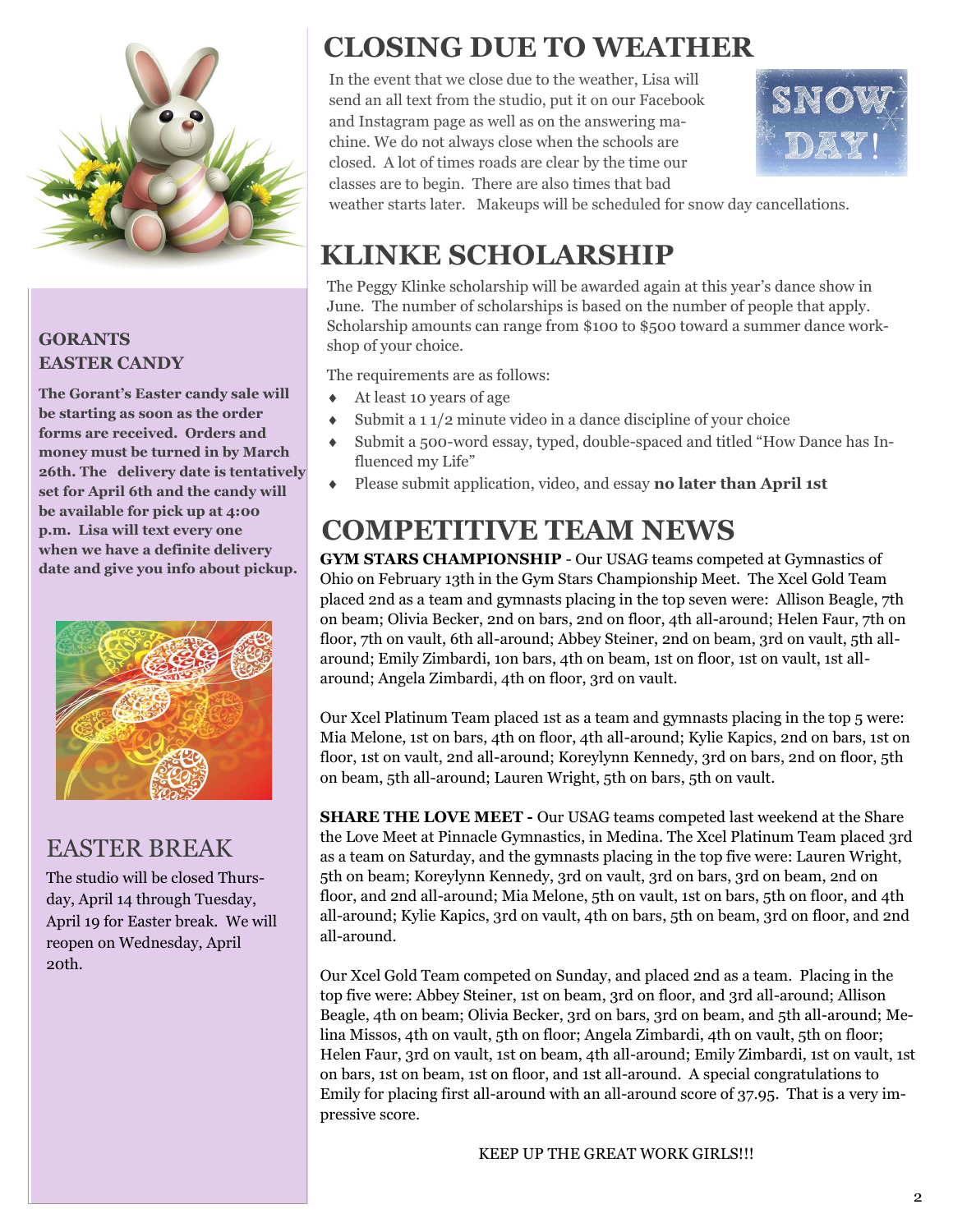### **DANCE EVENTS AND WORKSHOPS**

## **Cecchetti Ohio Ballet Day**

On Sunday, February 13th, our ballet students attended the Cecchetti Ohio Ballet Day at Above the Barre in Berea, and some participated in scholarship auditions. Aliya Abeid, who is one of our graduating seniors, won the College Scholarship of \$1,000.



## **Cecchetti Exams**

Spring Cecchetti Exams were held here at Kathi's Dance & Gym Center the weekend of March 4-6, 2022 and we have two students taking their exams the following weekend in Stow. We always want to thank all the students that have put so much time and energy into these exams.

**Grade VII:** Aliya Abeid

**Grade IV:** Sydney Henderson, Felicita Quinones, Teresa Quinones

**Grade I:** Emma Boccieri, Stella Hernandez, Julia Jones, Sophia Klind worth, Kate Pifher, Monica Skurich, Domenica Tukalo

**Primary 3:** Carmella Hurdley, Olivia Kempe, Valeria Ramirez, Carlena Savko, Selah Shaffer, Annabelle Witmer

#### **Ohio Dance Masters Convention in Cleveland**

A group of our dancers will be going to Cleveland the weekend of April 1 - 3 for a performing arts competition. Three of the girls attending will be competing solos in the competition. The girls competing are Aliya Abeid, Grace Burgoyne, and Madelyn Sipusic. These three along with Ava Carbon, Mia Sciola, and Kamillie Truslow will be attending the Dance Masters Convention and they will have classes in tap, jazz, ballet, plus extra bonus classes such as Musical Theater, Lyrica, Hip Hop, or Modern/Contemporary. Have a great time and good luck girls!

## **DANCE SHOW PROGRAM ADS**

In the back of this newsletter you will find a program ad order form. This form may be used to place an ad in the dance show program. By accepting ads, we are able to distribute our show programs without charging for them. You may place personal ads or solicit ads from local businesses. Every dance line member is required to submit at least one ad for their show program. If a line member does not submit an ad, they will be charged a picture assessment. Ads for the Dance Show program must be submitted no later than May 22nd. Please see the form on page 5 for additional information.

#### **ATTENTION ALL DANCE LINE MEMBERS**

Remember there is a mandatory \$50.00 fundraising assessment to all line dancers to help defray the cost of Packard Music Hall. This can be generated through any fundraisers (ex. Gorant's candy, raffle tickets, etc.) or paid directly to the office.

## **RAFFLE TICKET FUNDRAISER**

If you have signed up for the dance show in June you will be receiving an envelope with raffle tickets. This fundraiser is very important to the studio, enabling it to afford Packard Musica Hall for our show. The tickets are \$5.00 and a ticket will be drawn each day (except Sundays) in April. If your ticket is drawn Monday thru Friday you will receive \$25.00 and a Saturday drawing is worth \$50.00. Please help support this fundraiser. Please return your sold tickets by the end of March.





#### **FITNESS CLASSES AT KDGC**

#### **PILATES REFORMER**

Pilates classes are offered as one hour private classes or semi -private sessions. Kathi is Stott certified and offers classes weekdays before 2:00 p.m. Feel free to call the office if you are interested in scheduling a private.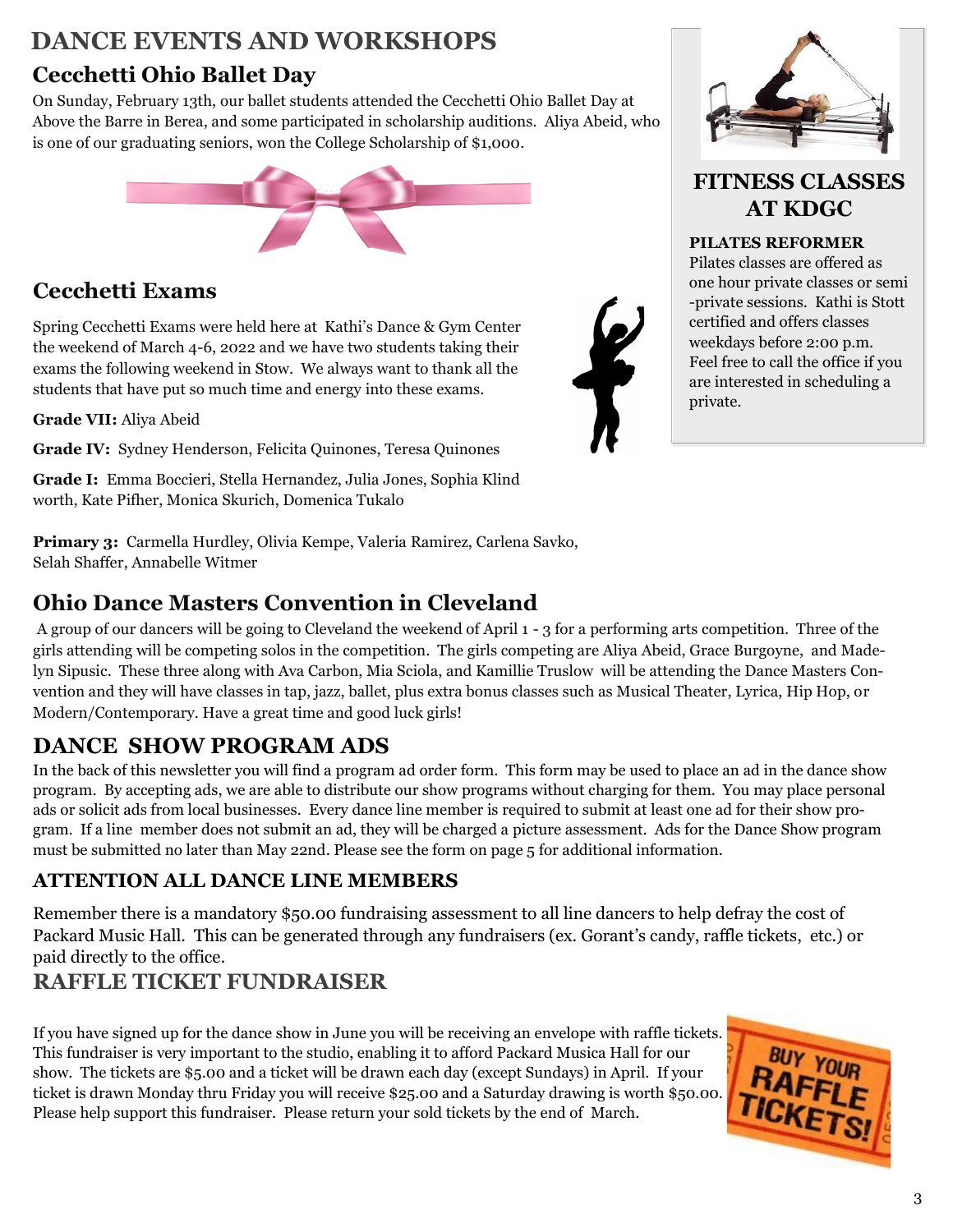# **"WICKED"**

## **Show split for 2022**

#### **\*Indicates dancing in both nights of the show**

#### **Thursday, June 16 IDEA Friday, June 17**

| Kindercise (TH12:00)                   | <b>Talk to the Animals</b>        | Kindercise (M5:00)   |
|----------------------------------------|-----------------------------------|----------------------|
| Kinderdance (M5:30B)                   | <b>Good Witch</b>                 | Kinderdance (T4:00B) |
| Ballet 1 (M4B)                         | <b>Anyone Can Be Fancy</b>        | Ballet 2 (T5B)       |
| <b>Primary III Beg. Ballet (TH4B)</b>  | <b>For Good</b>                   | $\star$              |
| Primary III Adv. Ballet (T4A)          | Loathing                          | $\star$              |
| Cecc I (TH6B)                          | Popular                           | $\star$              |
| <b>Cecc I Advanced (M4A)</b>           | <b>University of Shiz</b>         | $\star$              |
| <b>Cecc III (S12:30B)</b>              | <b>Wizard &amp; I</b>             | $\star$              |
| <b>CECC IV/V/VII(TH8A)</b>             | <b>DEFYING GRAVITY</b>            | $\star$              |
| Int. Pointe (S11:30A)                  | <b>Dancing Thru Life</b>          | $\star$              |
| Adv. Int. Pointe (TH5:30A)             |                                   | $\star$              |
| Tap 1 (M4:45B)                         | <b>Future Husband</b>             | Tap 2 (T5:45B)       |
| Tap 3 Beginner (TH5B)                  | <b>What's The Weather</b>         |                      |
| Tap 3 (T5A)                            | <b>Rotten to the Core</b>         | $\star$              |
| Tap 4 (TH4A)                           | <b>Tin Man</b>                    | $\star$              |
| Tap 4 Advanced (M6C)                   | <b>Ding Dong</b>                  | $\star$              |
| Junior Tap (W7A)                       | Wonderful                         | $\star$              |
| Teen/Senior Tap M8:30A & S8:30A) Caged |                                   | $\star$              |
| <b>Company Tap</b>                     |                                   | $\star$              |
| <b>Production</b>                      | No One Mourns the Wicked          | $\star$              |
| Beg. Jazz (TH6C)                       | <b>Best Day Ever</b>              | $\star$              |
| <b>Jazz 3 (T6A)</b>                    | Hair in the Air                   | $\star$              |
| Mini Jazz (TH5A)                       | <b>School</b>                     | $\star$              |
| Junior Jazz Line (M5A & W4B)           | Spellbound                        | $\star$              |
| <b>Pre-Teen Jazz Line</b>              | <b>Tornado</b>                    | $\star$              |
| Pre-Senior/Senior Jazz Line            | He's The Wizard                   | $\star$              |
| Pre-Senior/Senior Jazz Line            | <b>Flying Monkeys</b>             | $\star$              |
| <b>Company Jazz</b>                    |                                   | $\star$              |
| Lyrical                                |                                   | $\star$              |
| <b>Kick</b>                            | <b>Nessa Rose</b>                 | $\star$              |
| <b>Production</b>                      | <b>One Short Day</b>              | $\star$              |
| Beg. Hip Hop (W5:15B)                  | <b>Silver Shoes</b>               | $\star$              |
| Int. Hip Hop (S11:30C)                 | <b>Animals</b>                    | $\star$              |
| Junior/Mini Hip Hop (W6B)              | Guards                            | $\star$              |
| Pre-Teen Hip Hop (S10:30B)             | <b>Yellow Brick Road</b>          | $\star$              |
| Senior Hip Hop (M6:00A)                | <b>March of the Witch Hunters</b> | *                    |